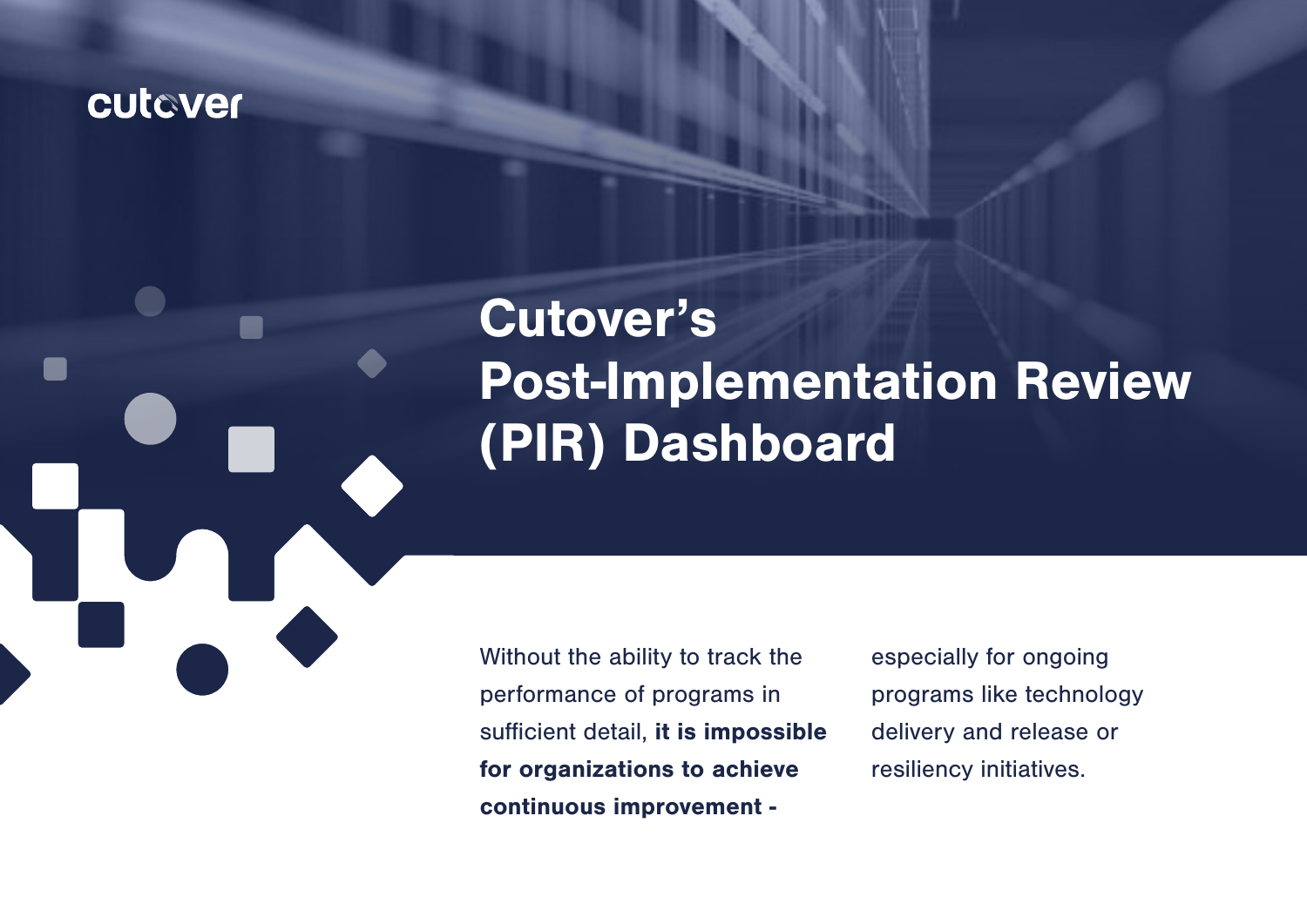### Introducing postimplementation analytics for continuous improvement

Cutover's post-implementation review (PIR) dashboard uses advanced analytics to aggregate all relevant data from a runbook in order to provide teams with actionable insights. The PIR dashboard provides you with a clear picture of how a runbook has performed, teams can evaluate whether objectives were met, how effectively a program was executed, and actions required to improve the next program or initiative.



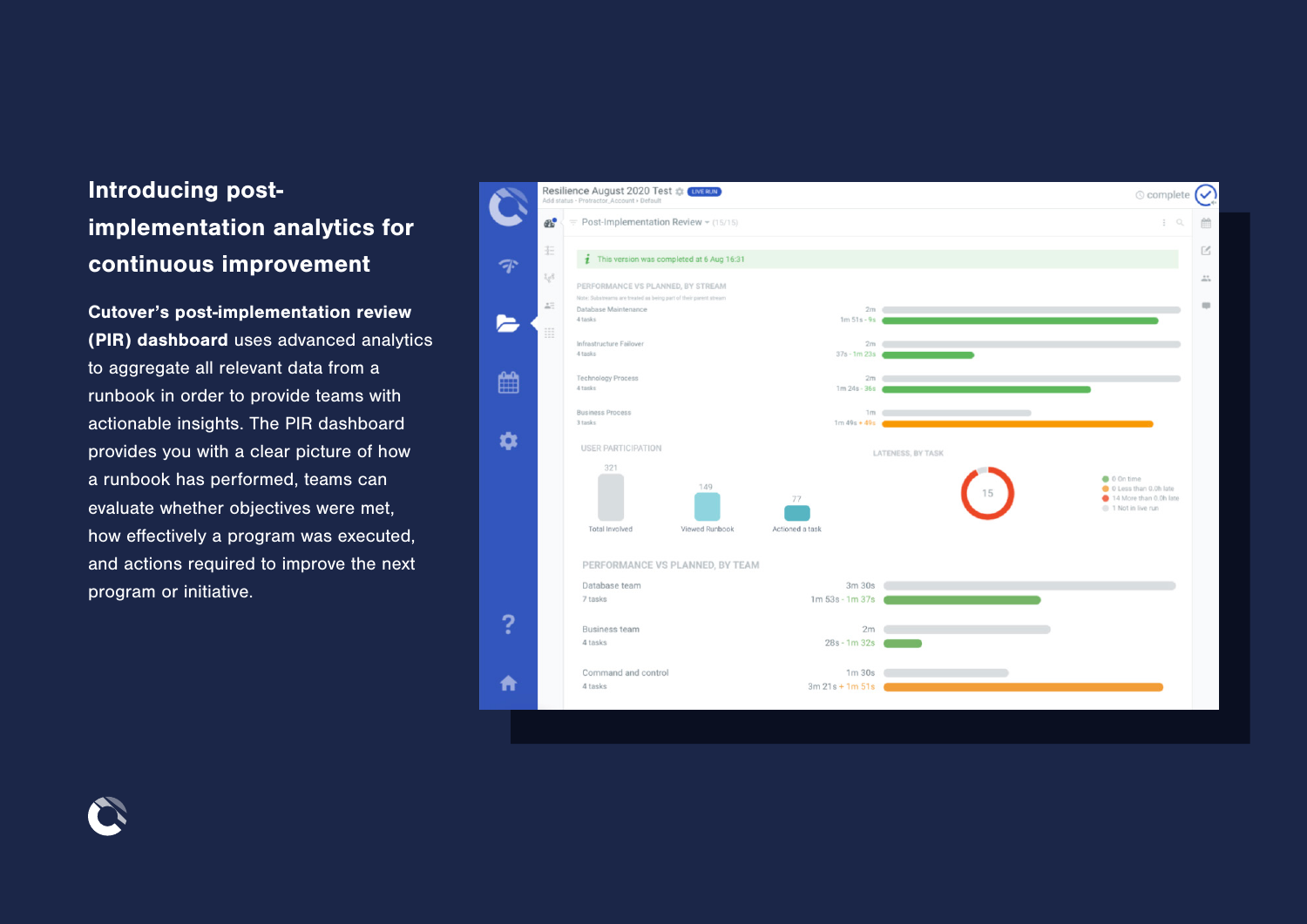You can access the PIR dashboard after a runbook has completed; and it can be viewed by runbook administrators or shared with the wider team for full transparency.

#### After a runbook finishes, Cutover's PIR dashboard provides:

- A runbook summary: (what the activity/event was)
- Execution summary: (what went well, what didn't, providing a high-level view to indicate possible improvements)
- What kinds of resources you used: (resource allocation)
- An option to add qualitative feedback with text fields: (space for details about what happened, any relevant information, for example, performance was increased by 20%)

You also have the ability to record specific details about the event, so that you can understand the overall value of the program you are delivering.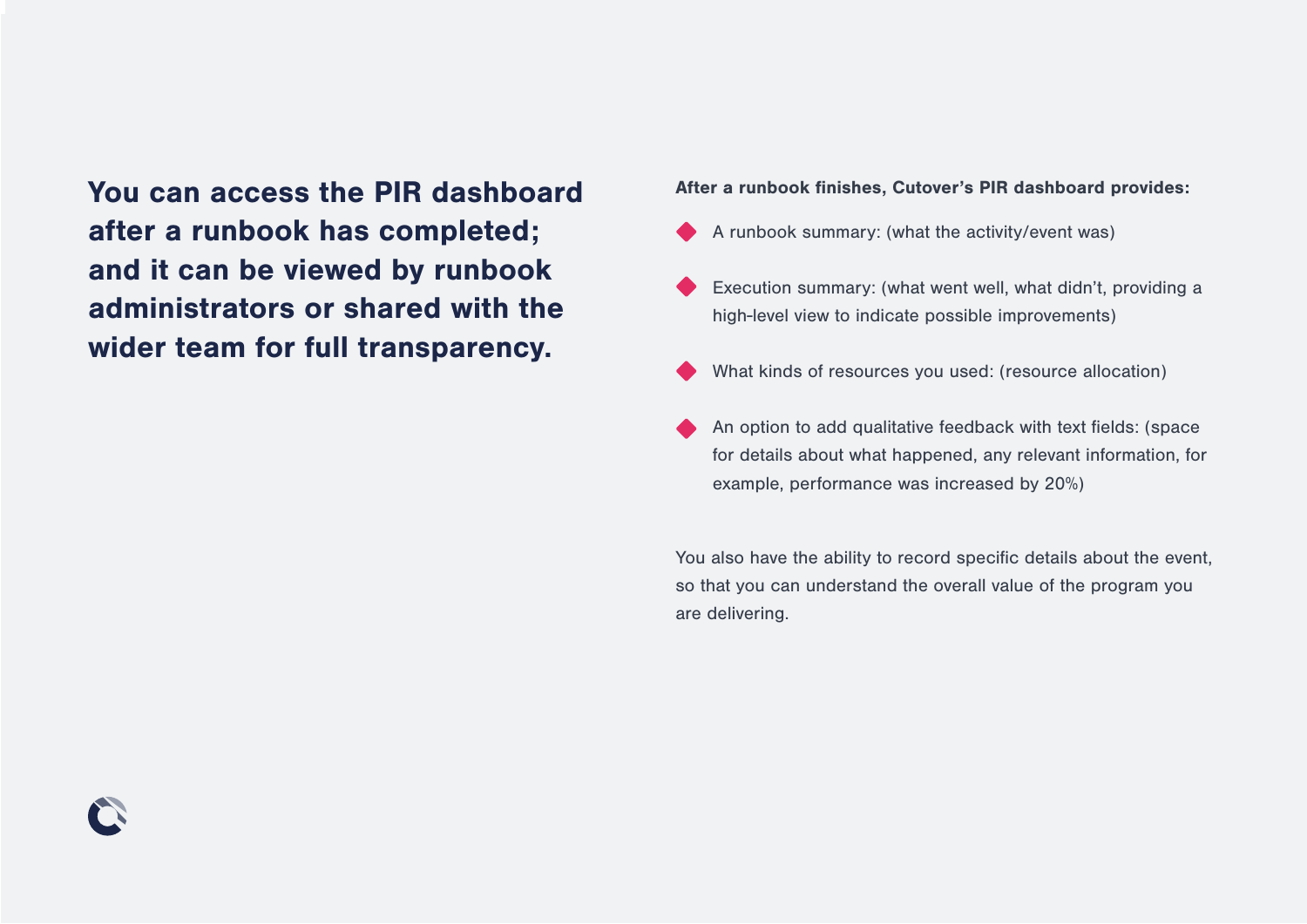### What did this runbook help you accomplish?

**FR** 



By including details about value realization you can quickly identify and evaluate the performance and benefits of your program for post-event analysis and future improvement:

Cost reduction/ savings

• Improved efficiency (doing more with less)

Support new business

• Risk reduction/mitigation

Regulatory requirement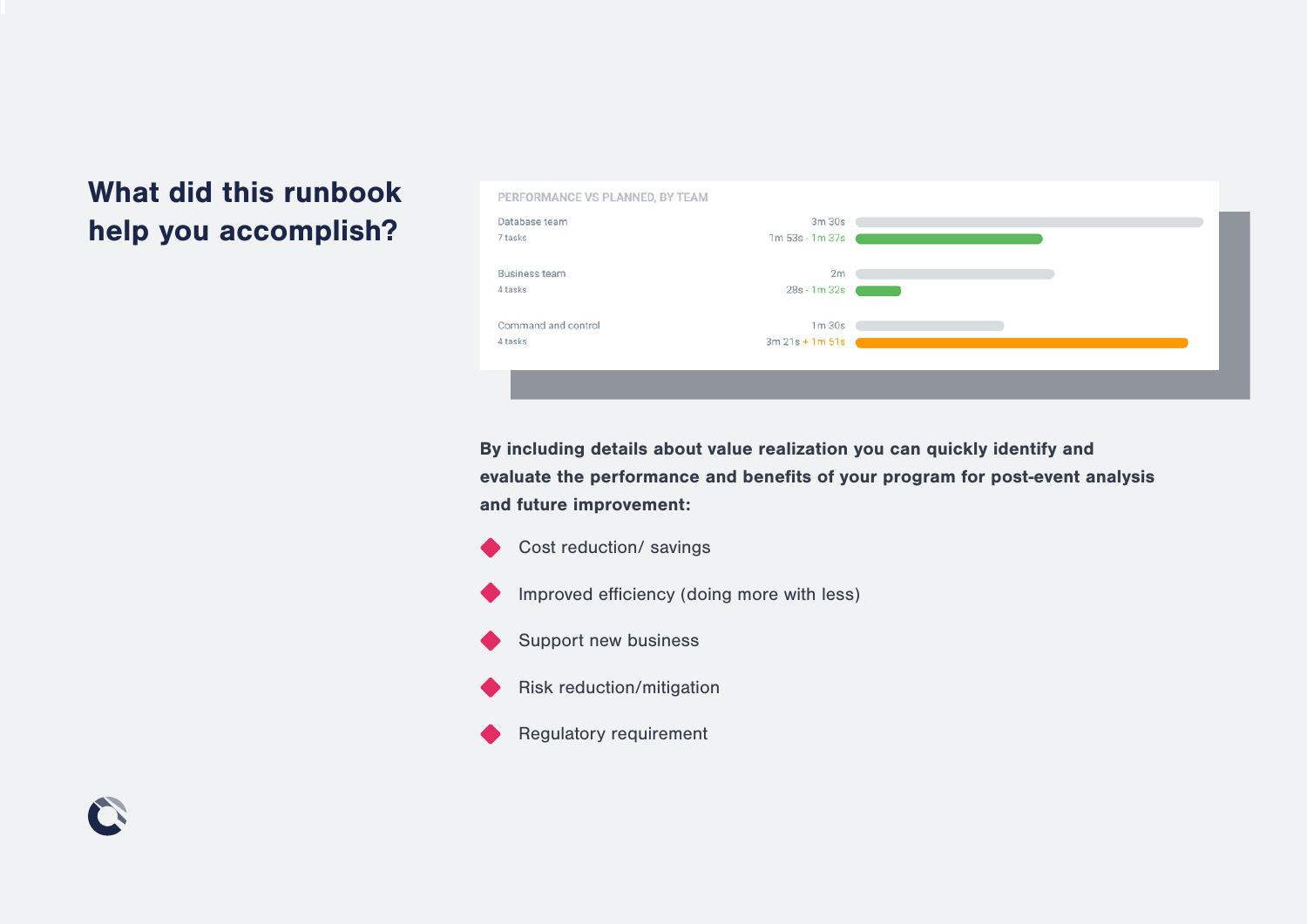### Qualitative insights delivered by the PIR dashboard



#### **Task Execution Performance**

- Comparison of planned timelines vs. actual performance
- No. of people added to runbook vs the number that participated
- ◆ Task Lateness
- Wastage of tasks and % against duration

• Burndown of the full duration - to show how the runbook progressed

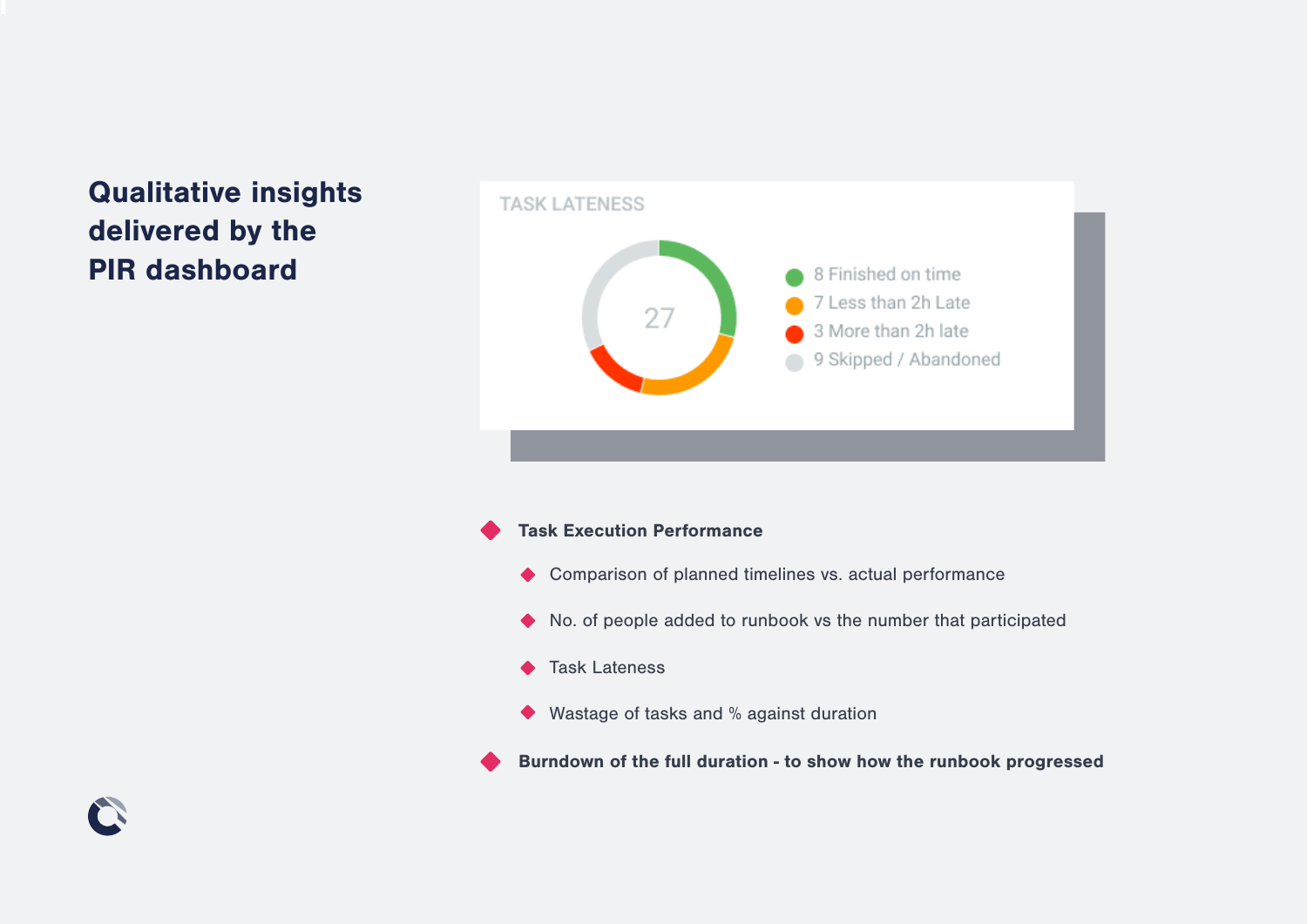The PIR dashboard is a powerful feature that will give your teams better performance insights than ever before. Capture the qualitative and quantitative analytics to drive optimized performance and continuous improvement across your programs of work.